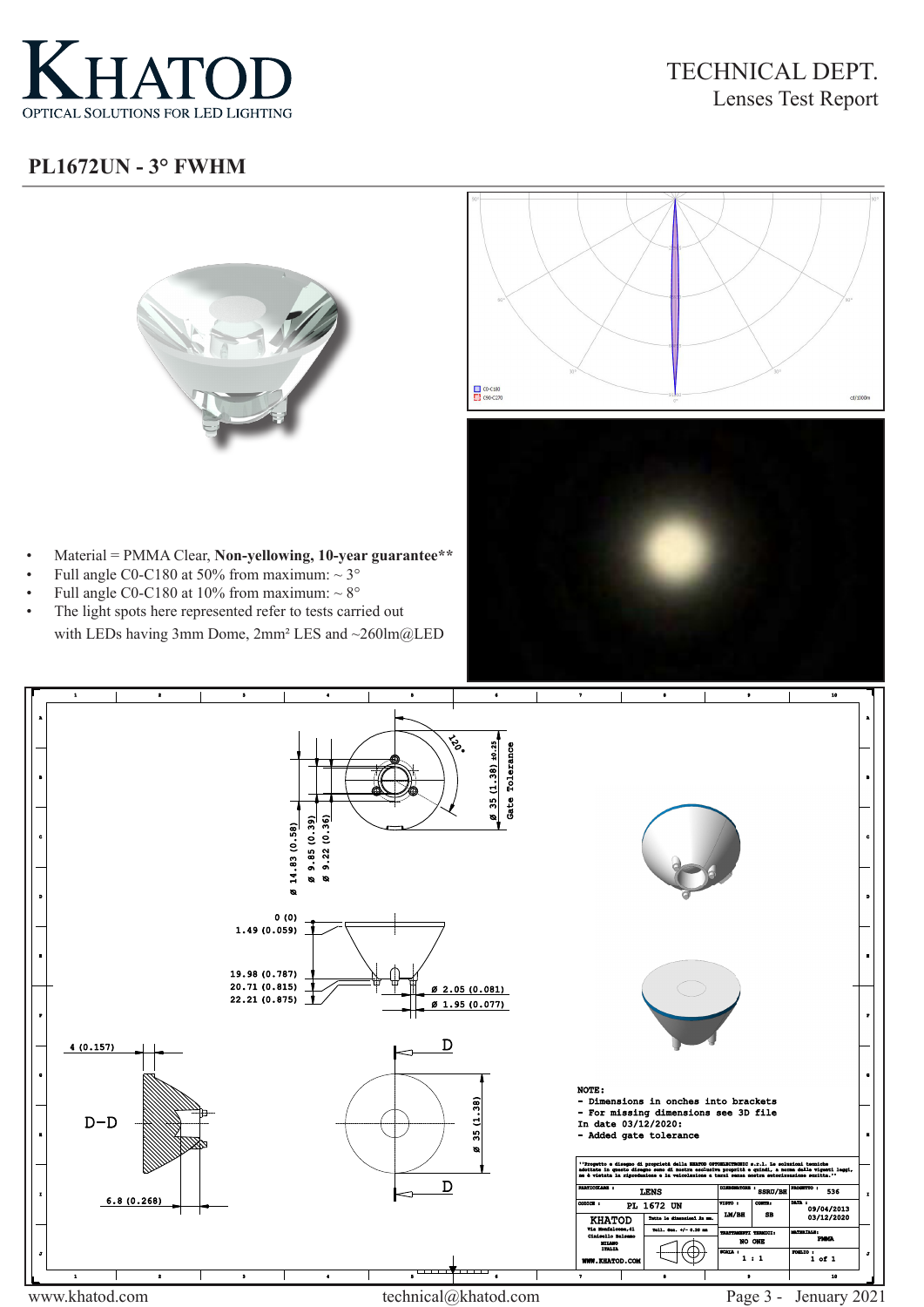| ossed 27/29 VDX<br>- Siak mark imjieckica public bo present<br>- Siak mark imjieckica șilli bo present<br>©= Quality Control Dimension (QCD) |                                      |
|----------------------------------------------------------------------------------------------------------------------------------------------|--------------------------------------|
|                                                                                                                                              |                                      |
|                                                                                                                                              |                                      |
|                                                                                                                                              |                                      |
| Lens Holder<br>KE 1672                                                                                                                       | ти<br>1672                           |
|                                                                                                                                              | 16/06/2018<br>$\bullet$<br>$\bullet$ |
|                                                                                                                                              | PC BY Black<br><b>None</b>           |
|                                                                                                                                              | 1:1<br>1 of 1                        |
|                                                                                                                                              |                                      |
|                                                                                                                                              |                                      |



KE1672 holder is suitable for the PL1672UN / PL1672NA / PL1672ME / PL1672EL only.